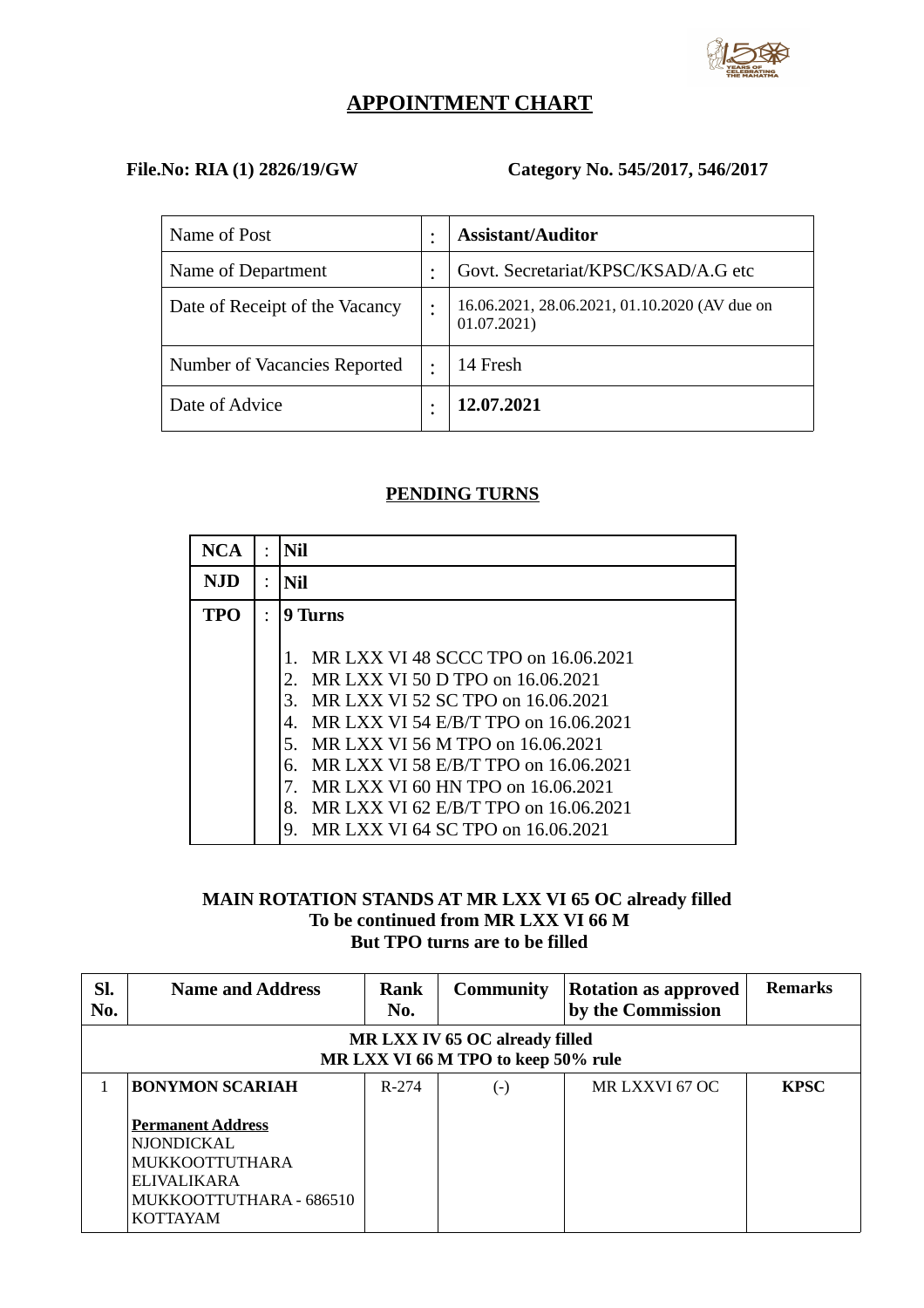| SI.<br>No.     | <b>Name and Address</b>                                                                                                                                                                                               | <b>Rank</b><br>No.          | <b>Community</b>        | <b>Rotation as approved</b><br>by the Commission         | <b>Remarks</b> |
|----------------|-----------------------------------------------------------------------------------------------------------------------------------------------------------------------------------------------------------------------|-----------------------------|-------------------------|----------------------------------------------------------|----------------|
|                | <b>Communication Address</b><br>MATTAPPALLIL<br><b>C/O N V SCARIAH</b><br><b>OTTACKAL</b><br>CHENGALAM EAST PO<br><b>ELAMGULAM</b><br>PIN 686585                                                                      |                             |                         |                                                          |                |
| $\overline{2}$ | <b>LEO JOHN E M</b><br><b>OTTATHENGIL</b><br><b>ALUVILA</b><br>THAZHATHUVADAKKU PO<br><b>KOLLAM</b><br>691526                                                                                                         | $R-3$<br>$(S/L-$<br>SCCC)   | SCCC-<br><b>SIDHANA</b> | MR LXXVI 48 SCCC<br>TPO on 16.06.2021 now<br>satisfied   | Legislature    |
| 3              | <b>SWARNAPO</b><br>PALAKKIL OTHAYAMADATH<br>ELLARINHI,<br><b>SREEKANDAPURAM</b><br>KOOTTUMUGHAM PO -<br>670631<br><b>KANNUR</b>                                                                                       | $R-4$<br>$(S/L -$<br>DA/LV) | $(-)$                   | Sl.No.701 stands for<br>DA-LV                            | Legislature    |
| $\overline{4}$ | <b>HARSHA HAREENDRAN</b><br><b>SATHI NIVAS</b><br><b>MAKKOOTTAM</b><br><b>KANNUR</b><br>670102                                                                                                                        | R-405                       | D-MUKKUVA               | MR LXX VI 50 D TPO<br>on 16.06.2021 now<br>satisfied     | Legislature    |
| 5              | <b>ARYADEVIS</b><br><b>PUNARTHAM</b><br><b>SREE NAGAR NO:51</b><br>PATTATHANAM PO<br>KOLLAM - 691021                                                                                                                  | $R-17$<br>$(S/L-SC)$        | <b>SC-THANDAN</b>       | MR LXX VI 52 SC TPO<br>on 16.06.2021 now<br>satisfied    | Legislature    |
| 6              | <b>SOWMYAMS</b><br><b>Permanent Address</b><br><b>MANIKKATH</b><br><b>TRIVENI</b><br><b>THRISSUR</b><br>680668<br><b>Communication Address</b><br><b>MANIKKATH HOUSE</b><br>KOTHAPARAMBU<br><b>THRISSUR</b><br>680668 | R-298                       | <b>EZHAVA</b>           | MR LXX VI 54 E/B/T<br>TPO on 16.06.2021 now<br>satisfied | Legislature    |
| $\overline{7}$ | <b>MOHAMED RIYAS K K</b><br>KADAKKADAN<br><b>OTHUKKUNGAL</b><br><b>MALAPPURAM</b><br>OTHUKKUNGAL - 676528                                                                                                             | R-443                       | <b>MUSLIM</b>           | MR LXX VI 56 M TPO<br>on 16.06.2021 now<br>satisfied     | Legislature    |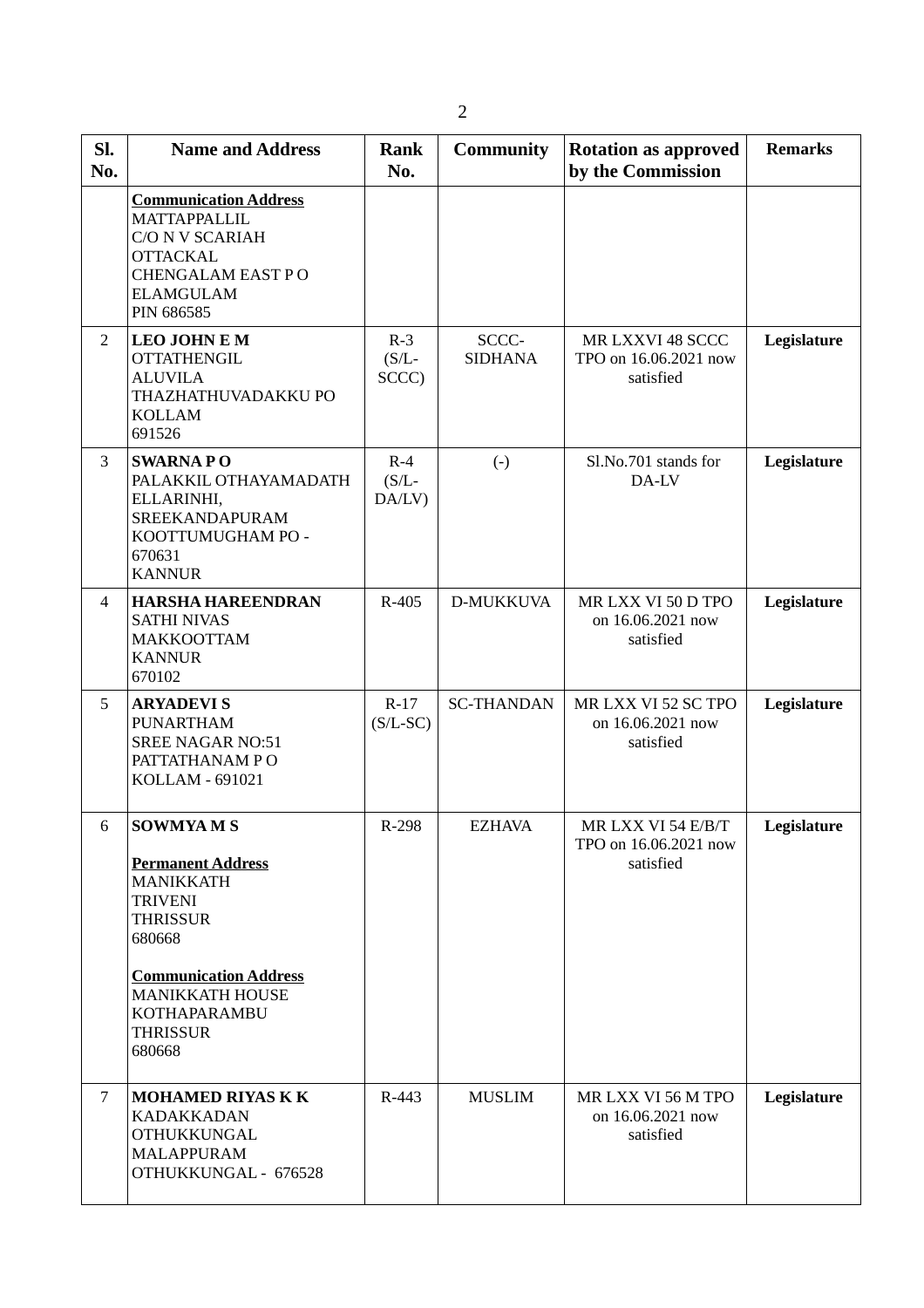| SI.<br>No.                              | <b>Name and Address</b>                                                                                                                   | Rank<br>No. | <b>Community</b>                                                          | <b>Rotation as approved</b><br>by the Commission         | <b>Remarks</b> |  |
|-----------------------------------------|-------------------------------------------------------------------------------------------------------------------------------------------|-------------|---------------------------------------------------------------------------|----------------------------------------------------------|----------------|--|
| 8                                       | <b>JAYASREE J</b><br>THOPPIL VEEDU<br><b>NEAR RAILWAY GATE</b><br><b>STATIONKADAVU</b><br>KAZHAKUTTOM(PO)<br>THIRUVANANTHAPURAM<br>695582 | R-299       | <b>EZHAVA</b>                                                             | MR LXX VI 58 E/B/T<br>TPO on 16.06.2021 now<br>satisfied | Legislature    |  |
|                                         |                                                                                                                                           |             | MR LXX IV 67 OC already filled<br>MR LXX VI 68 LC/AI TPO to keep 50% rule |                                                          |                |  |
| 9                                       | <b>ATHIRAR</b><br>PARAPPILLIL<br><b>KEEZHILLAM</b><br><b>ERNAKULAM</b><br>683541                                                          | R-275       | $\left( -\right)$                                                         | MR LXXVI 69 OC                                           | Legislature    |  |
|                                         |                                                                                                                                           |             | MR LXX VI 70 V TPO to keep 50% rule                                       |                                                          |                |  |
| 10                                      | <b>ADARSH V</b><br><b>VALAPPIL HOUSE</b><br>MOOZHIKKAL<br><b>KOZHIKODE</b><br>CHELAVOOR (PO) - 673571                                     | R-276       | $(-)$                                                                     | MR LXXVI 71 OC                                           | Legislature    |  |
|                                         |                                                                                                                                           |             | MR LXX VI 72 SC TPO to keep 50% rule                                      |                                                          |                |  |
| 11                                      | <b>ATHIRA C</b><br><b>NAMBIDI VEETTIL</b><br>THENHIPALAM<br><b>MALAPURAM</b><br>THENHIPALAM PO                                            | R-277       | $(-)$                                                                     | MR LXXVI 73 OC                                           | Legislature    |  |
|                                         |                                                                                                                                           |             | MR LXX VI 74 E/B/T TPO to keep 50% rule                                   |                                                          |                |  |
| 12                                      | <b>SAYOOJ PR</b><br>PAZHANGAPARAMBU MANA<br>PO KANJANY<br><b>THRISSUR</b><br>680612                                                       | R-278       | $(-)$                                                                     | MR LXXVI 75 OC                                           | Legislature    |  |
| MR LXX VI 76 M TPO to keep 50% rule     |                                                                                                                                           |             |                                                                           |                                                          |                |  |
| 13                                      | <b>SWATHY B PRASANNAN</b><br>KUNNUVILA VEEDU<br><b>ERAMAM</b><br>VANCHIYOOR PO<br><b>TRIVANDRUM</b><br>VANCHIYOOR 695102                  | R-279       | $\left( \cdot \right)$                                                    | MR LXXVI 77 OC                                           | Legislature    |  |
| MR LXX VI 78 E/B/T TPO to keep 50% rule |                                                                                                                                           |             |                                                                           |                                                          |                |  |
| 14                                      | <b>VISHNU NARAYANAN</b><br><b>NAMBOOTIRI</b><br>SRAVANAM T C 8/1743(4)<br><b>THIRUMALA</b><br>THIRUVANANTHAPURAM<br>THIRUMALA 695006      | R-280       | $\left( -\right)$                                                         | MR LXXVI 79 OC                                           | <b>Finance</b> |  |

3